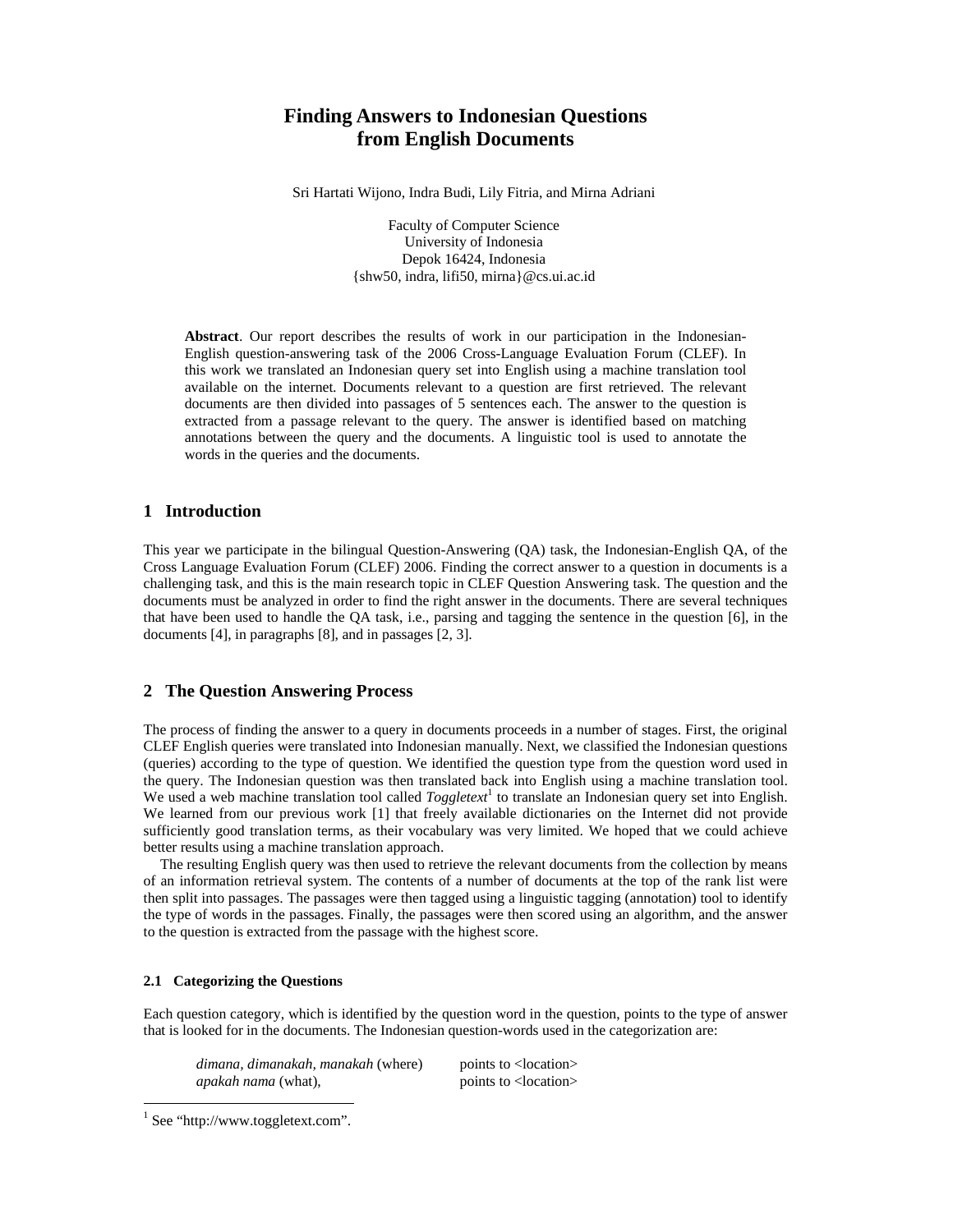*siapa, siapakah* (who) points to <person> *berapa* (how many) points to <measure> *kapan* (when) points to <date> *organisasi apakah* (what organization) points to <organization> *apakah nama* (which) points to <location> *sebutkan* (name) points to < other>

By identifying the question type, we can predict the kind of answer that we need to look for in the document. The Indonesian question was tagged using a question tagger that we developed according to the question word that appears in the question. This approach is similar to those used by Clark et al. [2] and Hull [4,7,8]. However, we ignored the tagging on the question when we ran the query through the IR system to retrieve the documents.

### **2.2 Building Passages**

The Indonesian question was translated into English using machine translation. The resulting English query was then run through an information retrieval system as a query to retrieve a list of relevant documents. We used *Lemur*<sup>2</sup> information retrieval system to index and retrieve the documents. The contents of the top 10 relevant documents were split into passages. Each passage contains five sentences where the last sentence is repeated in the next passage as the first sentence. The sentence in the documents was identified using a sentence parser to identify the beginning and the end of a sentence. The passages are then indexed by Lemur and the queries were run through to get the top-10 passages. These top-10 passages are being scored in order to get the answers to the queries.

### **2.3 Tagging the Passage**

The passages were then run through an entity tagger to get the entity annotation tags. The entity annotation tagger identifies words of known entity types, and tags them with the entity type tags, such as person, location, and organization. For example, *<organization> UN*, the word *UN* is identified as an organization so it gets the organization tag. In this work, we used linguistic tagger tool,  $Gate^3$ .

*Gate* analyzes English words and annotates them with tags to indicate location, organization, and person, where applicable. The annotation tags are used to find the candidate answer based on the type of the question, for example, a word with location tag is a good candidate answer to a *where* question, and a word with a person tag is a good candidate answer to a *who* question.

#### **2.4 Scoring the Passages**

Passages were scored based on their probability of answering the question. The scoring rules are as follows:

- 1. Give 1 to a passage if its tag is not the same as the query tag and 0 if not.
- 2. Add 1 if a word in the passage is the same as the query.
- 3. Add 1 if the number of words in the passage is more than half of the number of the query words.

Once the passages obtained their scores, the top 10 scoring with the appropriate tags  $-e.g.,$  if the question type is person (the question word "*who*") then the passages must contain the person tag – were then taken to the next stage.

### **2.5 Finding the Answer**

 $\overline{a}$ 

The top 10 passages were analyzed to find the best answer. The probability of a word being the answer to the question is inversely proportional to the number of words in the passage that separate the candidate word and the word in the query. For each word that has the appropriate tag, its distance from a query word found in the passage is computed. The candidate word that has the smallest distance is the final answer to the question.

 $2$  See "http://www.lemurproject.org/".

<sup>3</sup> See "http://www.gate.shef.ac.uk/".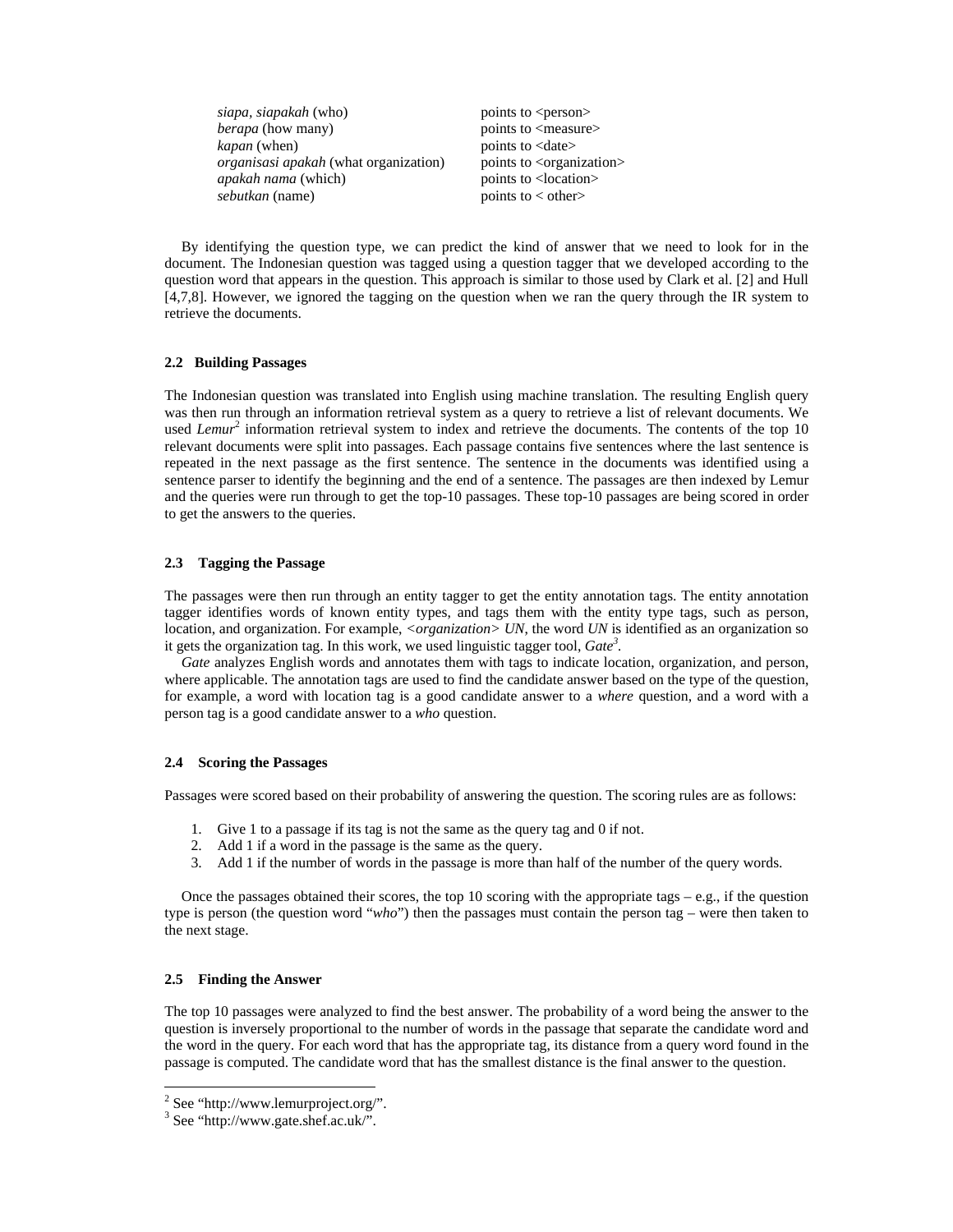For example:

- Question: What is the **capital** of *<LOCATION>* Somalia?
- Passage:
	- Here there is no coordination. *<PERSON>* Steffan de Mistura UNICEF representative in the Somali **capital**, *<LOCATION>* **Mogadishu**, and head of the anti-cholera team – said far more refugees are crowded together here without proper housing or sanitarian than during the *<LOCATION>* **Somalia** crisis. And many are already sick and exhausted by the long trek from *<LOCATION>* **Rwanda**.

The distance between the question word *capital* and *Mogadishu* is 1, between the question word *capital*  and *Rwanda* is 38. So, *Mogadishu* becomes the final answer since its distance to the question word *capital* is the smallest one (closest).

### **3 Experiment**

Our work focused on the bilingual task using Indonesian questions to find answers in English documents. The Indonesian questions were obtained by manually translating the English questions. The Indonesian questions were then translated back into English an online machine translation tool *Toggletext* to retrieve relevant English documents from the collection.

Using the *Gate* tagger to tag words in the passages, only 14 correct answers were found (see Table 1). There were 4 inexact (ambiguous) answers and 159 wrong answers.

| <b>Table 1.</b> Evaluation of the QA result |  |  |  |  |
|---------------------------------------------|--|--|--|--|
|---------------------------------------------|--|--|--|--|

| Task: Bilingual QA     | <b>Evaluation</b> |  |
|------------------------|-------------------|--|
| W (wrong)              | 159               |  |
| <b>U</b> (unsupported) |                   |  |
| X (inexact)            |                   |  |
| $R$ (right)            | 14                |  |

Our result shows that we need to find ways to improve the effectiveness in finding correct answers, in particular, ways of reducing the number incorrect word tagging. We also learned that expanding the translated queries by adding related terms could also help, as more relevant documents can be retrieved for the QA algorithm to work.

# **4 Summary**

Our participation in the QA task still needs further improvement. In our recent work, we managed to improve the QA result by applying query expansion and different passage scoring techniques. We hope that applying such techniques will result in a better performance next year.

# **References**

- 1. Adriani, M. and van Rijsbergen, C. J. Term Similarity Based Query Expansion for Cross Language Information Retrieval. In Proceedings of Research and Advanced Technology for Digital Libraries (ECDL'99). Springer Verlag, Paris (1999) 311-322
- 2. Clarke, C. L. A., Cormack, G.G., Kisman, D. I. E. and Lynam, K. Question Answering by Passage Selection. In NIST Special Publication: The 9<sup>th</sup> Text retrieval Conference (2000)
- 3. Clarke, Charles L.A., Cormack, Gordon V. and Lynam, Thomas R. Exploiting Redundancy in Question Answering. In Proceeding of ACM SIGIR. New Orleans (2001)
- 4. Hull, David. Xerox TREC-8 Question Answering Track Report. In NIST Special Publication: The 8<sup>th</sup> Text Retrieval Conference (1999)
- 5. Li, Xiaoyan dan Croft, Bruce. Evaluating Question-Answering Techniques in Chinese. In NIST Special Publication: The 10<sup>th</sup> Text Retrieval Conference (2001)
- 6. Manning, C.D. and Schutze, H. Foundations of Statistical Natural Language Processing. The MIT Press, Boston (1999)